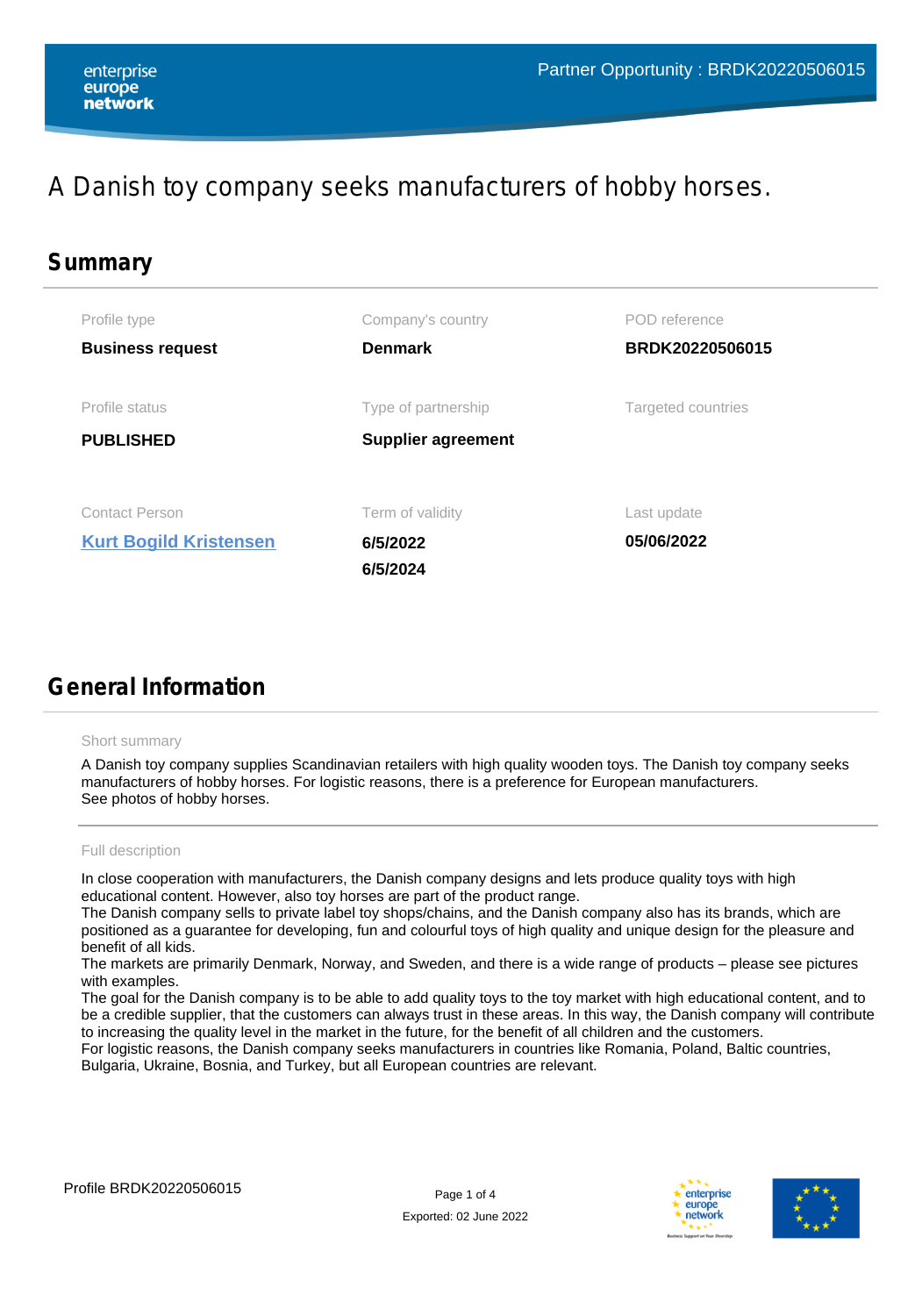#### Advantages and innovations

#### Advantages and innovation

### The Danish company is:

- looking for innovative manufacturers
- financially trustworthy and solid
- looking for quality and lasting relationships with manufacturers
- interested in developing new products together with our manufacturers
- aiming to develop partnerships with our manufacturers and create a win-win

## cooperation

#### Stage of development The Sustainable Development goals

**Already on the market • Goal 12: Responsible Consumption and Production**

IPR Status

**No IPR applied**

# **Partner Sought**

### Expected role of the partner

### Expected role of the partner:

- The manufacturers must-have designers, who can cooperate with the Danish company on the development of new products

- The manufacturers must have experience in exporting products

- Key staff must be English speaking

- The manufacturers must be able to work in various kinds of wood

- The manufacturers must be able to fulfill "Directive 2009/48/EC of the European Parliament and of the Council of 18

June 2009 on the safety of toys"

- The manufacturers must use only FSC certified wood

- The manufacturers must be aware of the United Nations 17 Sustainable Development Goals and work in the direction of fulfilling these goals

- Manufacturers must be flexible concerning small and larger order volumes

**Supplier agreement • Other** 

Type of partnership Type and size of the partnership Type and size of the partner

# **Dissemination**

Technology keywords

Market keywords

**• 07004008 - Other consumer products**



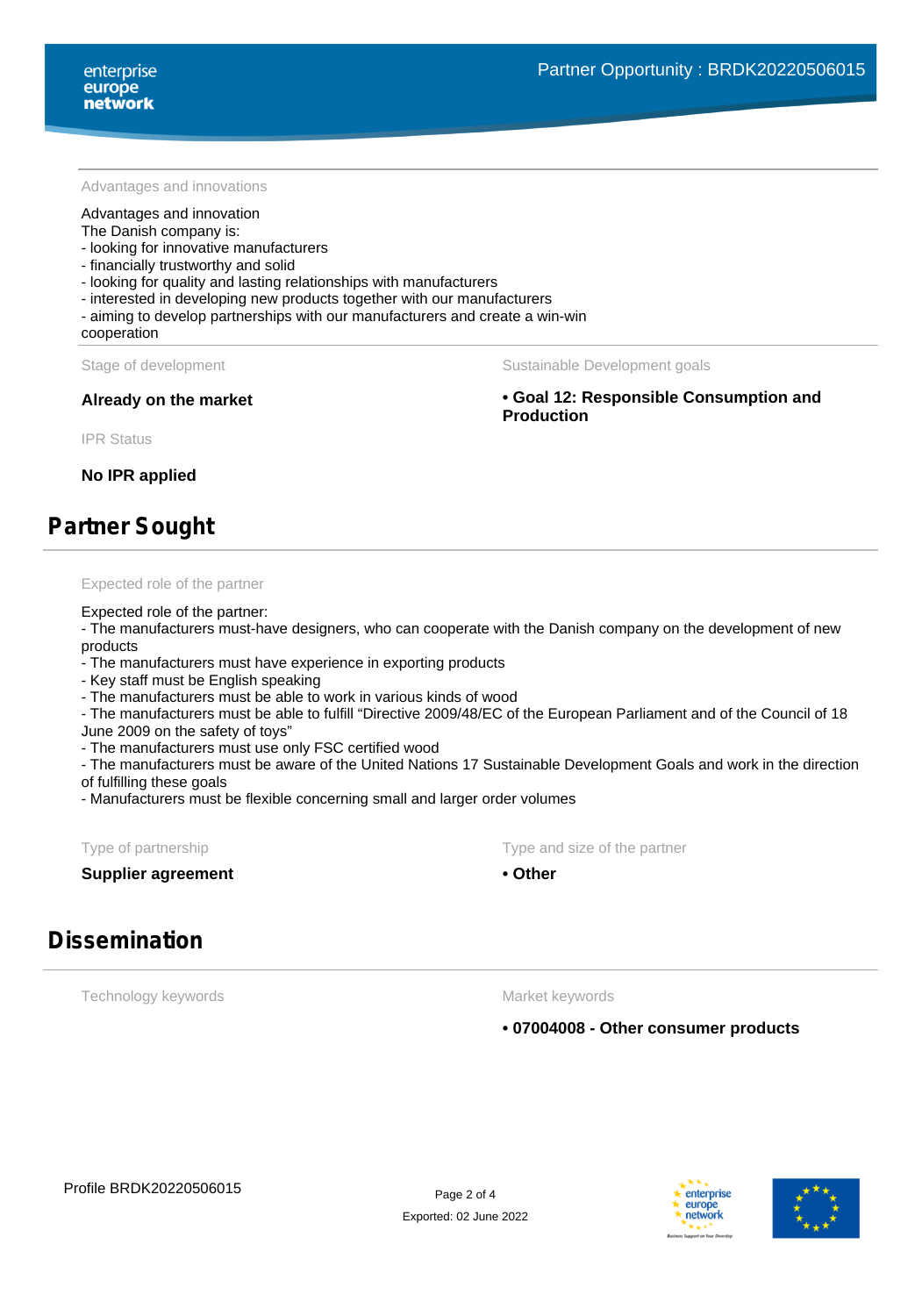enterprise<br> **europe<br>
network** 

Targeted countries and the sector groups involved